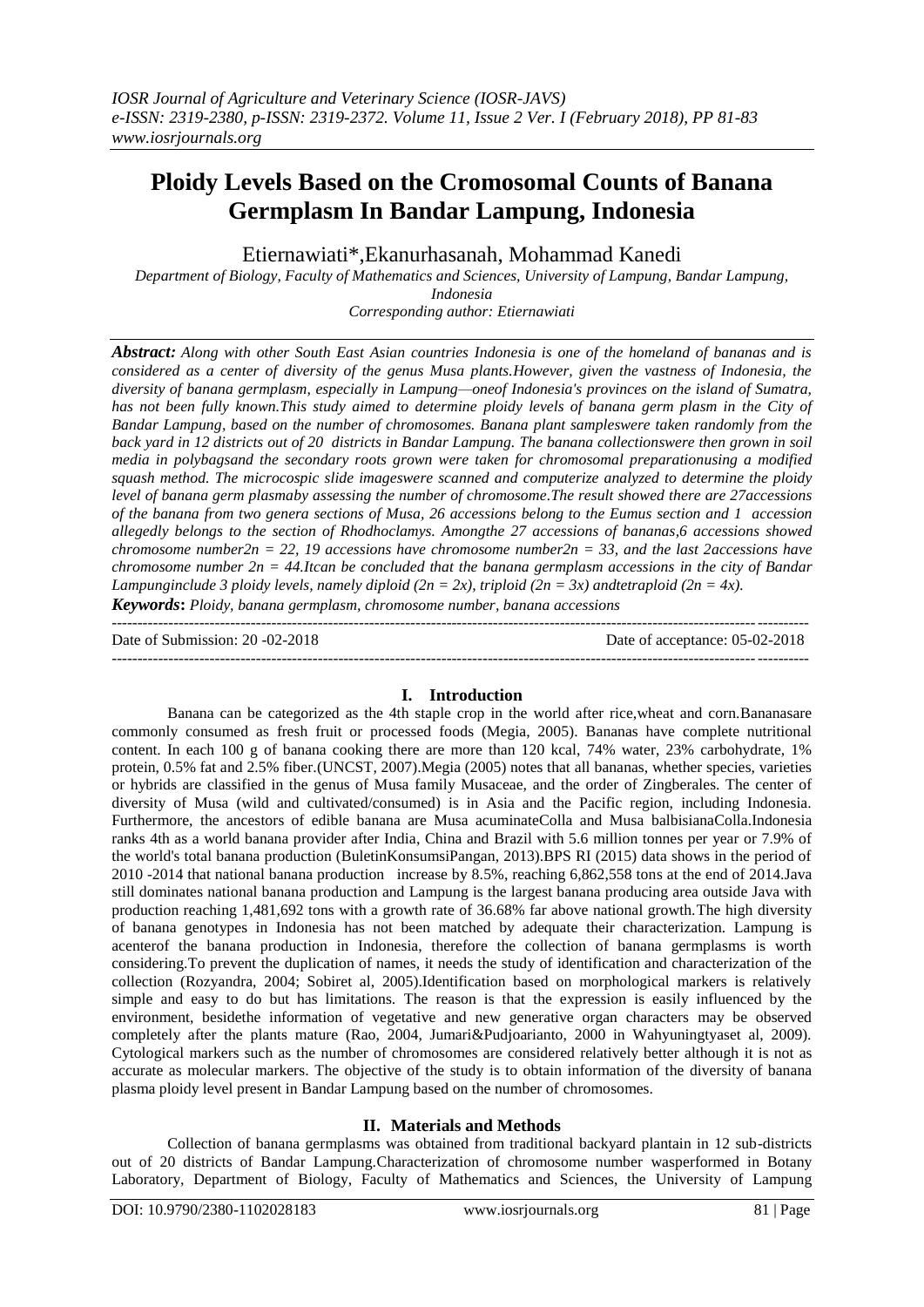Chromosome preparation was performed using squash method (Gunarso, 1996).Banana seedlings of 15 - 40 cm were grown until secondary roots grow. Root cutting was done at 08.00 a.m. at the root end of the secondary root along the 3-5 mm from the bottom root of the root branch. The roots were then soaked in an 8 hydroxyquinolin solution of 0.03% for 3-5 hours at 18 ° -20 ° C. The roots were washed with distilled water 3 times and fixed in 45% acetic acid for 10 minutes. The next root tip was macerated in HCl 1 N solution for 3-5 min at 30 ° C.Then the roots were soaked in 2% acetic-orcein dye solution for 15 minutes. Root tips were put on top of object glass, closed and heated briefly. The roots were pressed gently until the preparation well spread. The slides were observed under a microscope with a gradual magnification until a representative chromosome object obtained. Observations were made of ten cells in the prometaphase stage of different roots. The best preparations were photographed using digital cameras, scanned and enlarged using computer to determine the number of chromosomes as a basis for determining the ploidy levels of banana germplasms.

### **III. Result and Discussion**

The result shows there are 27 banana accessions from the two genera sections of Musa, 26 accessions including the Eumus section and 1 accession possibly included the section of Rhodhoclamys. Observation of chromosome on the 27 accessions of bananas indicated the chromosome number  $2n = 22$  number as many 6 accessions,  $2n = 33$  as many 19 accessions and  $2n = 44$  as many 2 accessions. It concludes that the diversity of accession of bananas at Bandar Lampung consists 3 ploidy levels, namely diploid ( $2n = 2x$ ), triploid ( $2n = 3x$ ) andtetraploid  $(2n = 4x)$ . The full results can be seen in the following table 1

| No             | <b>Banana Accession</b> | Number of Chromosomes | Ploidy  |
|----------------|-------------------------|-----------------------|---------|
| 1              | Lilin (Janten)          | 22                    | $2n=2x$ |
| $\overline{c}$ | Mas                     | 22                    | $2n=2x$ |
| 3              | Mas Kuning              | 22                    | $2n=2x$ |
| $\overline{4}$ | Mulih (Lampung)         | 22                    | $2n=2x$ |
| 5              | Rejang                  | 22                    | $2n=2x$ |
| 6              | Musa ornate *           | 22                    | $2n=2x$ |
| 7              | Ambon Kuning            | 33                    | $2n=3x$ |
| 8              | Ambon Lumut             | 33                    | $2n=3x$ |
| 9              | Cavendish               | 33                    | $2n=3x$ |
| 10             | Papan                   | 33                    | $2n=3x$ |
| 11             | PisangSeribu            | 33                    | $2n=3x$ |
| 12             | Morosebo                | 33                    | $2n=3x$ |
| 13             | Tanduk                  | 33                    | $2n=3x$ |
| 14             | Raja Nangka             | 33                    | $2n=3x$ |
| 15             | Raja Sajen              | 33                    | $2n=3x$ |
| 16             | Raja Sereh              | 33                    | $2n=3x$ |
| 17             | Raja Bakar              | 33                    | $2n=3x$ |
| 18             | Rabig/Rabeg             | 33                    | $2n=3x$ |
| 19             | Kepok Abu               | 33                    | $2n=3x$ |
| 20             | <b>KepokBatu</b>        | 33                    | $2n=3x$ |
| 21             | KepokKapas              | 33                    | $2n=3x$ |
| 22             | KepokKuning             | 33                    | $2n=3x$ |
| 23             | KepokLibanon            | 33                    | $2n=3x$ |
| 24             | KepokMenado             | 33                    | $2n=3x$ |
| 25             | Kidang                  | 33                    | $2n=3x$ |
| 26             | Batu                    | 44                    | $2n=4x$ |
| 27             | Ambon Australi          | 44                    | $2n=4x$ |

**Table 1**. Number of Chromosome and ploidy level of banana germ plasm of Banda Lampung, Indonesia

Keterangan: \*Didugatermasuk genus Rhodhoclamys

Banana germalasm in Bandar Lampung is mostly tripoid  $(2n = 3x)$ . The same result were obtained by Siddiqah (2002) showing that banana janten, mas, rejang, and mulih is diploid. While banana abu, ambon, ambonlumut, papan, rabeg, raja abu, raja sereh, kapas,and tanduk is tripoid. Another sudy by Yuliantyet al (2006 ) declared thatMauli banana from Southern Kalimantan has 22 chromosome numbers ( $2n = 2x$ ). Rinaldiet al (2014) stated banana nangka, Lilin Jambi, papan is triploid. Likewise, Banana raja nangka from the collection garden of Polytechnic Banjarnegara has 33 chromosome number (Hanayanti and Pramudya, 2014). This result is similar to that of Ploetzet al (2007) and Daniellset al (2001) that stated the genus Eusmusa and Rhodoclamys have basic chromosome 11 ( $x = 11$ ). Megia (2005) stated that generally the bananas consumed are usually tripoid, in addition there is some of them are diploid. While tetraploid bananas are usually the result of a cross. It is also explained that compared to diploid bananas, triploid bananas generally have larger stems and fruits. Daniellset al (2001) stated that changing in the number of chromosomes from their dipoid can occur spontaneously or as recombination results. The consequent is that this causes a natural reproduction barrier within the species.